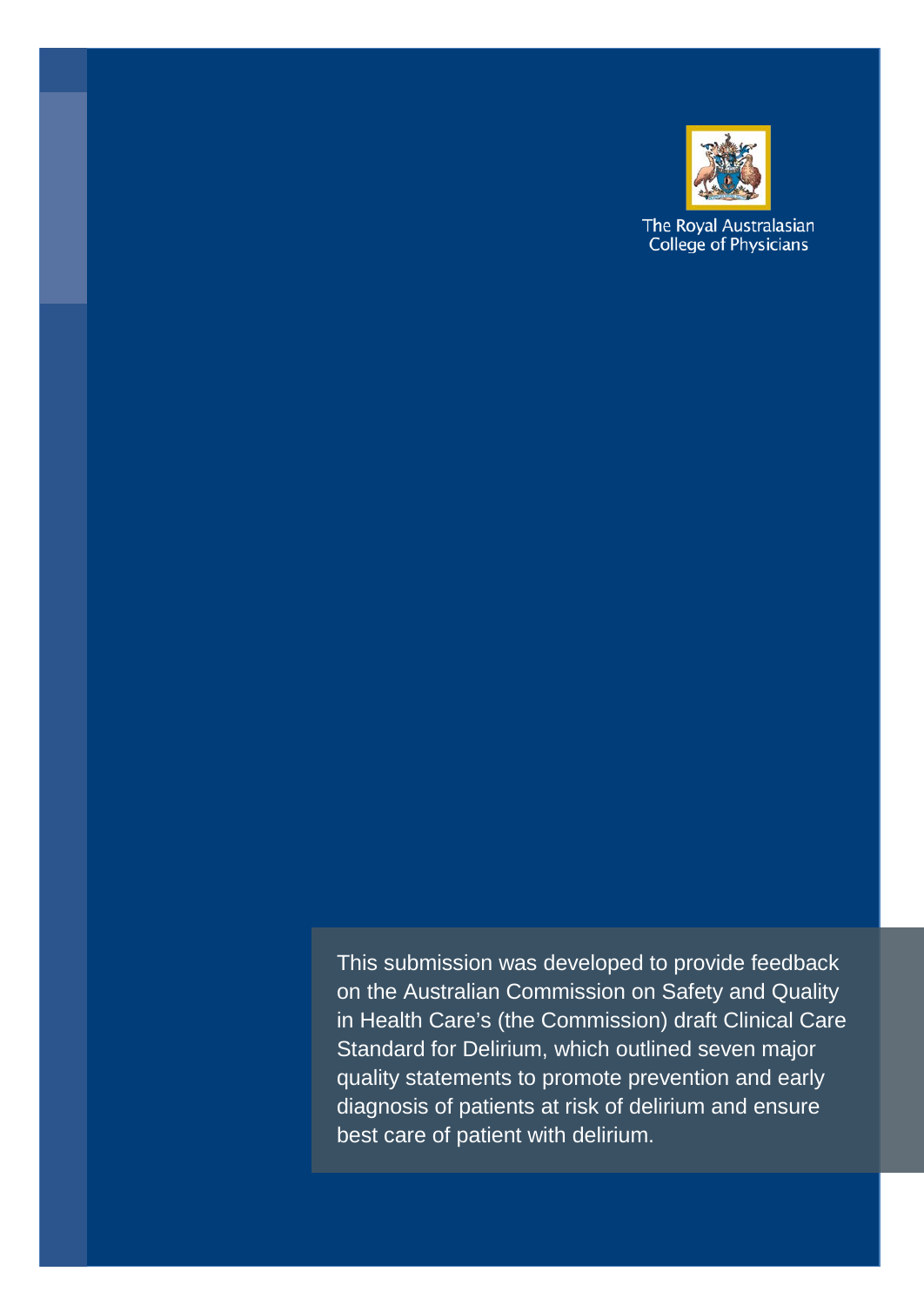

The Roval Australasian College of Physicians

From the President

16 July 2015

Program Director Australian Commission on Safety and Quality in Health Care Level 5 255 Elizabeth Street Sydney NSW 2000

Via Email: [ccs@safetyandquality.gov.au](mailto:ccs@safetyandquality.gov.au)

Dear

### **National Consultation on the draft Delirium Clinical Care Standard**

Thank you for inviting The Royal Australasian College of Physicians (RACP) to review and provide feedback on the Australian Commission on Safety and Quality in Health Care's (the Commission) draft Clinical Care Standard for Delirium.

Despite its strong association with increased morbidity and mortality, delirium is often missed, underdiagnosed and undertreated. It is a condition frequently presented to general hospitals and at least 30-40% of delirium cases are preventable. Its recognition requires cognitive screening and astute clinical observation, given that delirium is a cl[i](#page-3-0)nical diagnosis<sup>i</sup>. The RACP supports and values the Commission's work in developing the draft Clinical Care Standard for Delirium to enhance its diagnosis, prevention and management.

This submission was informed by feedback from our Fellows. Generally the RACP considers the seven quality statements outlined in the draft Clinical Care Standard describe the key aspects of delirium care to be appropriate. However, we would recommend the following points to the Commission for consideration:

### **Foreword (Page 1) - Delirium Clinical Care Standard**

- Delirium in children appears to be beyond the scope of the Standard, if so the Standard should make clear that it applies only to delirium in adult patients.
- A statement that benzodiazepines and other psychotic medicines are not appropriate treatments in patients with delirium should be covered in point 6 of the foreword, since their use is relatively common in clinical practice.
- Point 7 of the Foreword should contain a statement emphasising that at the time of hospital discharge of a patient with delirium, it is essential to provide a plan for ongoing review and withdrawal of any antipsychotic medicines if prescribed, avoiding unnecessary ongoing use.

145 Macquarie Street, Sydney NSW 2000, Australia **Tel: +61 2 9256 5444 Fax: +61 2 9252 3310 Email: racp@racp.edu.au Web: www.racp.edu.au**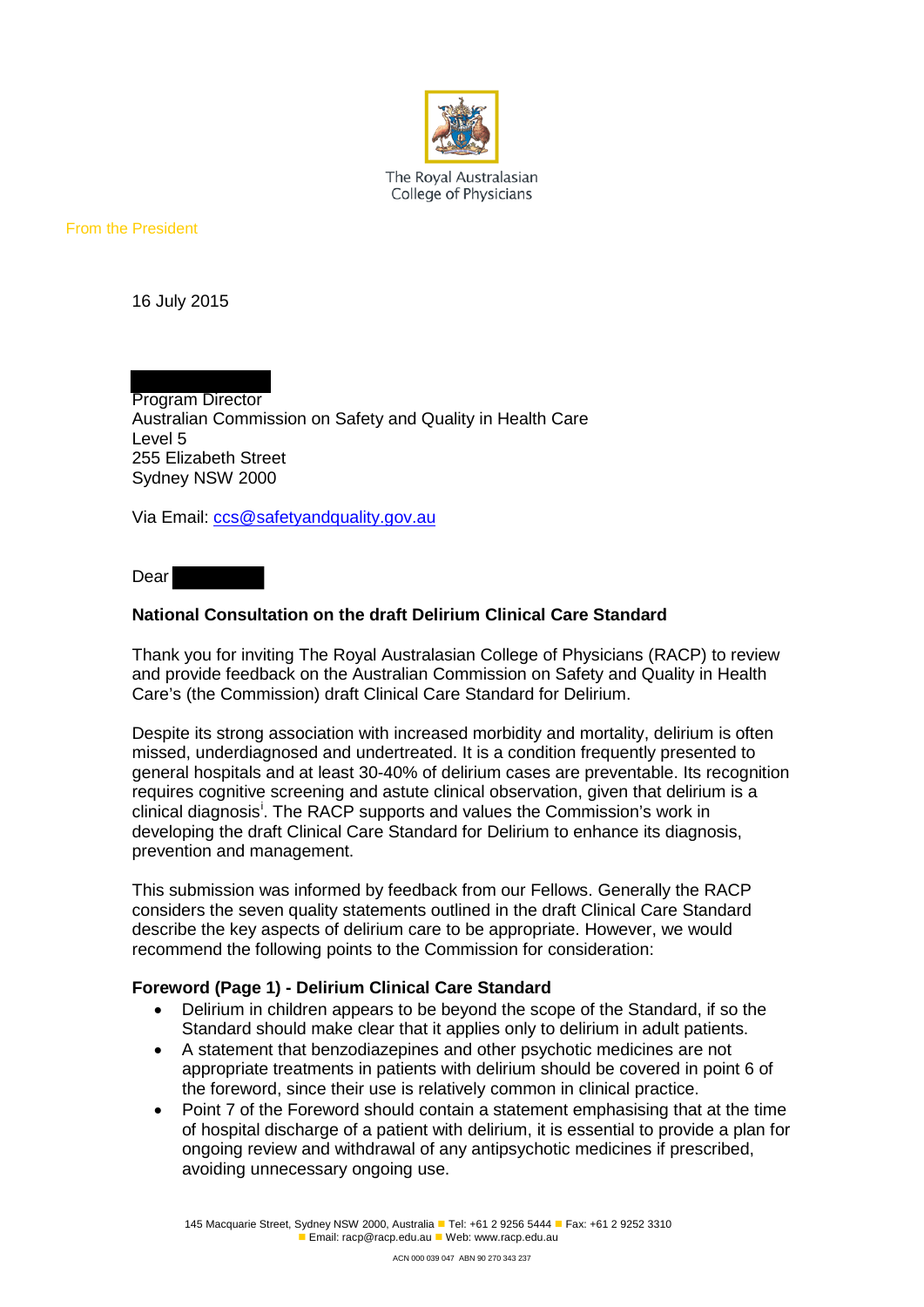## **Quality statement 1 (Page 6) - Screening for cognitive impairment**

- In essence, we recommend all elderly patients being admitted to hospitals be screened for cognitive impairment. Specifically, screening should encompass all patients over 65 years (and Aboriginal and Torres Strait Islander patients aged over 45 years) and patients with pre-existing cognitive impairment or hip fracture as they are most at risk.
- The multifactorial model for delirium developed by experts such as SK Inouye can be a useful tool to predict the risk for delirium in all elderly patients, namely cognitive impairment, sleep deprivation, immobility, visual impairment, hearing impartment and dehydration.  $\mathbb{I}$  [ii](#page-3-1)i

# **Quality statement 6 (Page 11) - Minimising use of antipsychotic medicines**

- Suggest that a comment be added to this section about the severe sensitivity to antipsychotics being common in patients with parkinsonian syndromes or dementia with lewy bodies.
- Delirium is extremely common in palliative care patients. Evidence suggests that the use of antipsychotic medicines, risperidone and haloperidol in particular, should be avoided in palliative care patients, given that they can exacerbate agitation symptoms<sup>[iv](#page-3-3)</sup>.

## **Appendix - indicators (Page 18)**

- Quality statement 5 delirium is known to be a risk factor for falls and pressure sores. The RACP recommends that greater emphasis should be made on the progress of the implementation of a management plan at a local level to reduce the risk of falls and pressure sores, rather than the risk assessment.
- Quality statement 6 The RACP recommends that an indicator on proportion of patients receiving other psychotropic drugs, such as benzodiazepines also be included.

### **Draft indicator Specification**

- We recommend the proportion of patients with current or resolved delirium who have a plan for ongoing review and withdrawal of antipsychotic medicines be included in indicator 7a (page 38).
- The incidence of delirium in a hospital may be used as an indicator to measure quality of care for patients with delirium.

The implementation of the Standard is an important resource for improving the diagnosis, prevention and the management of delirium. Barriers to meeting the Standard may include resourcing constraints such as workforce and funding for implementation at a local level. For example, specialling can be an effective nonpharmacological intervention, but it is not available in all post-discharge services.

To drive the implementation of this Standard, the RACP views as important the acknowledgement of delirium as a medical emergency, together with demonstrated commitment to quality care at the local level. In addition, accelerated admission pathways for patients with delirium are required with adequate post discharge support and follow up.

In terms of monitoring and data collection, the RACP suggests that data repository and benchmarking are good ways to evaluate the quality of care or rate of delirium diagnosis at different healthcare settings. However, to see beneficial changes, major efforts, with a commitment to providing appropriate resourcing, will be required to implement the Standard in clinical practice. This can be promoted by wide dissemination of the Standard (in the form of electronic/ print versions), clinical champions, Primary Healthcare Networks and Care Support Networks.